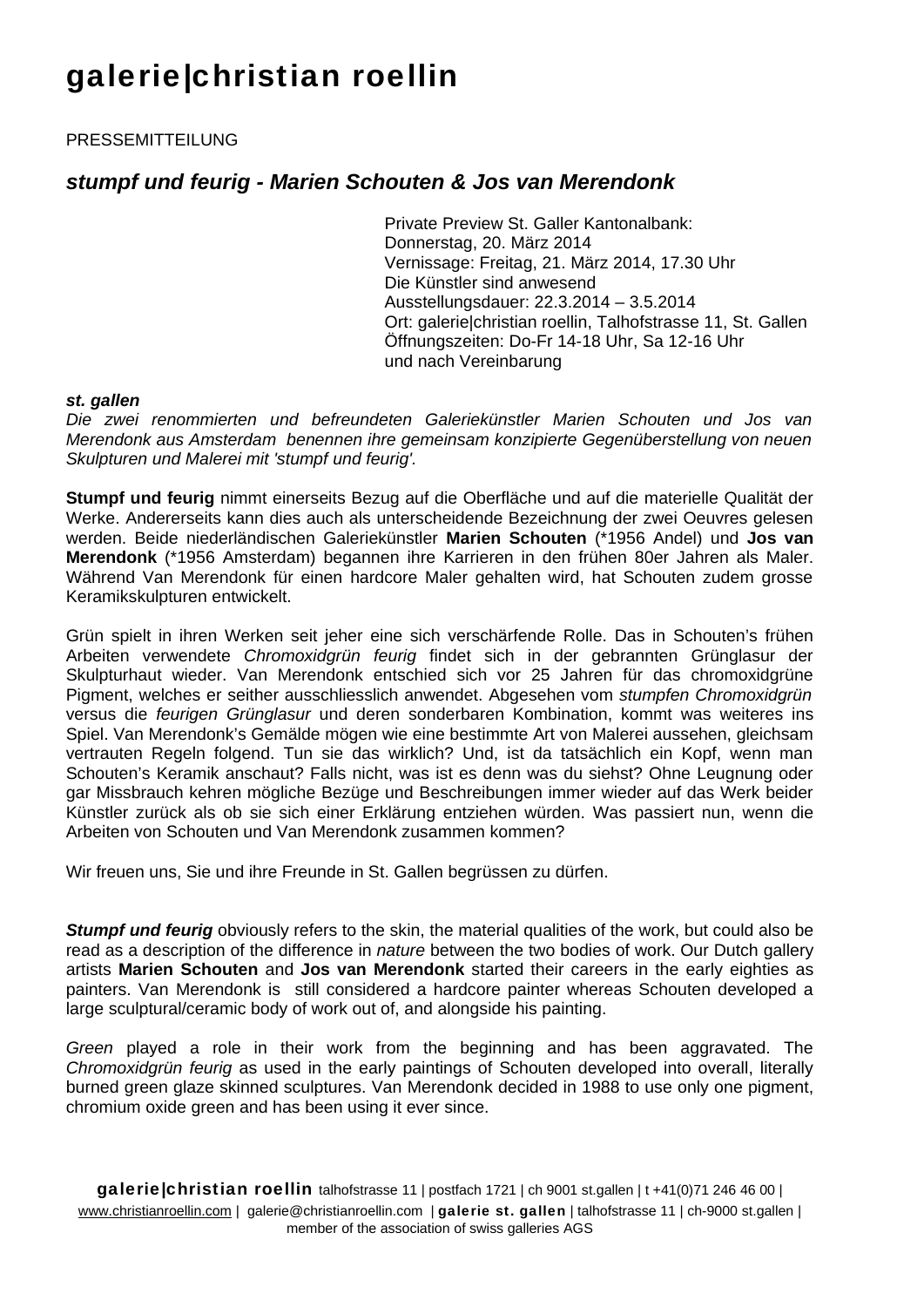## galerie|christian roellin

Apart from *Chromoxidgrün stumpf* versus *the fiery green glaze*, and the distasteful combination of the two, there is something else at play. Van Merendonk's paintings may look like a certain type of painting, play to the the rules of something very familiar. But do they? And looking at a sculpture of Schouten, is it really a head you are seeing? And if not, what is it you are looking at? Without denying, maybe even misusing, these possible references and descriptions, both the work of Schouten and Van Merendonk turn back on themselves again and again. They seem to want to escape description. If that is the case what happens when the works of Schouten and Van Merendonk come together? Do they talk, scratch, shout or are they just silent. We'll see.

We look forward to welcoming you and your friends in St. Gallen.

For further information please contact the gallery and visit our website www.christianroellin.com

unterstützt durch: